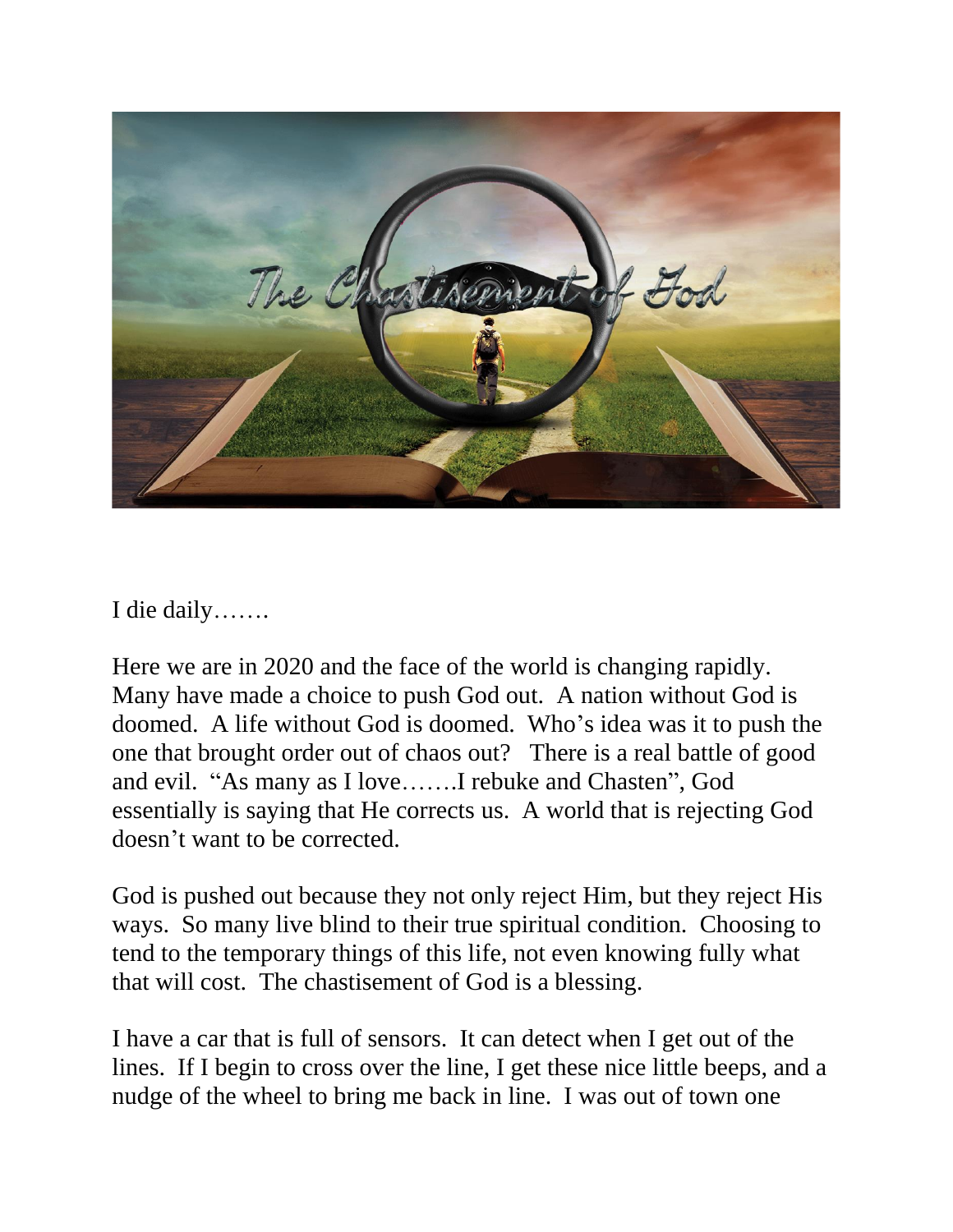afternoon, and was pretty tired. I dozed off at the wheel. That beep and nudge might have possibly saved my life. Those sensors can be turned off. Had they been off that day, whose to say what would have happened. Pushing God away....... is like turning those sensors off.

Many people are asleep at the wheel of life. God wants to keep them in line, His desire is to save them, to provide. It's His desire for all of us. The Holy Spirit that God provided us, is constantly reminding us. It's the gentle beeps and nudges…….it's Gods correction, it's His love that keeps Him active in our lives. I've grown to appreciate the beeps in my car, I've grown much more to appreciate the gentle guiding of the Holy Spirit. It just reminds me…….GOD LOVES ME!

God bless – Pastor Paul

June 30

As many as I love, I rebuke and chasten. **Rev.** 3:19

My son, despise not thou the chastening of the Lord, nor faint when thou art rebuked of him: for whom the Lord loveth he chasteneth, and scourgeth every son whom he receiveth. [Heb. 12:5,](https://biblia.com/bible/nkjv/Heb.%2012.5) [6](https://biblia.com/bible/nkjv/Heb%2012.6)

Even as a father the son in whom he delighteth. [Prov. 3:12](https://biblia.com/bible/nkjv/Prov.%203.12)

He maketh sore, and bindeth up: he woundeth, and his hands make whole. [Job 5:18](https://biblia.com/bible/nkjv/Job%205.18)

Humble yourselves therefore under the mighty hand of God, that he may exalt you in due time. [I Pet. 5:6](https://biblia.com/bible/nkjv/1%20Pet.%205.6)

I have chosen thee in the furnace of affliction. [Isa. 48:10](https://biblia.com/bible/nkjv/Isa.%2048.10)

He doth not afflict willingly nor grieve the children of men. [Lam. 3:33](https://biblia.com/bible/nkjv/Lam.%203.33)